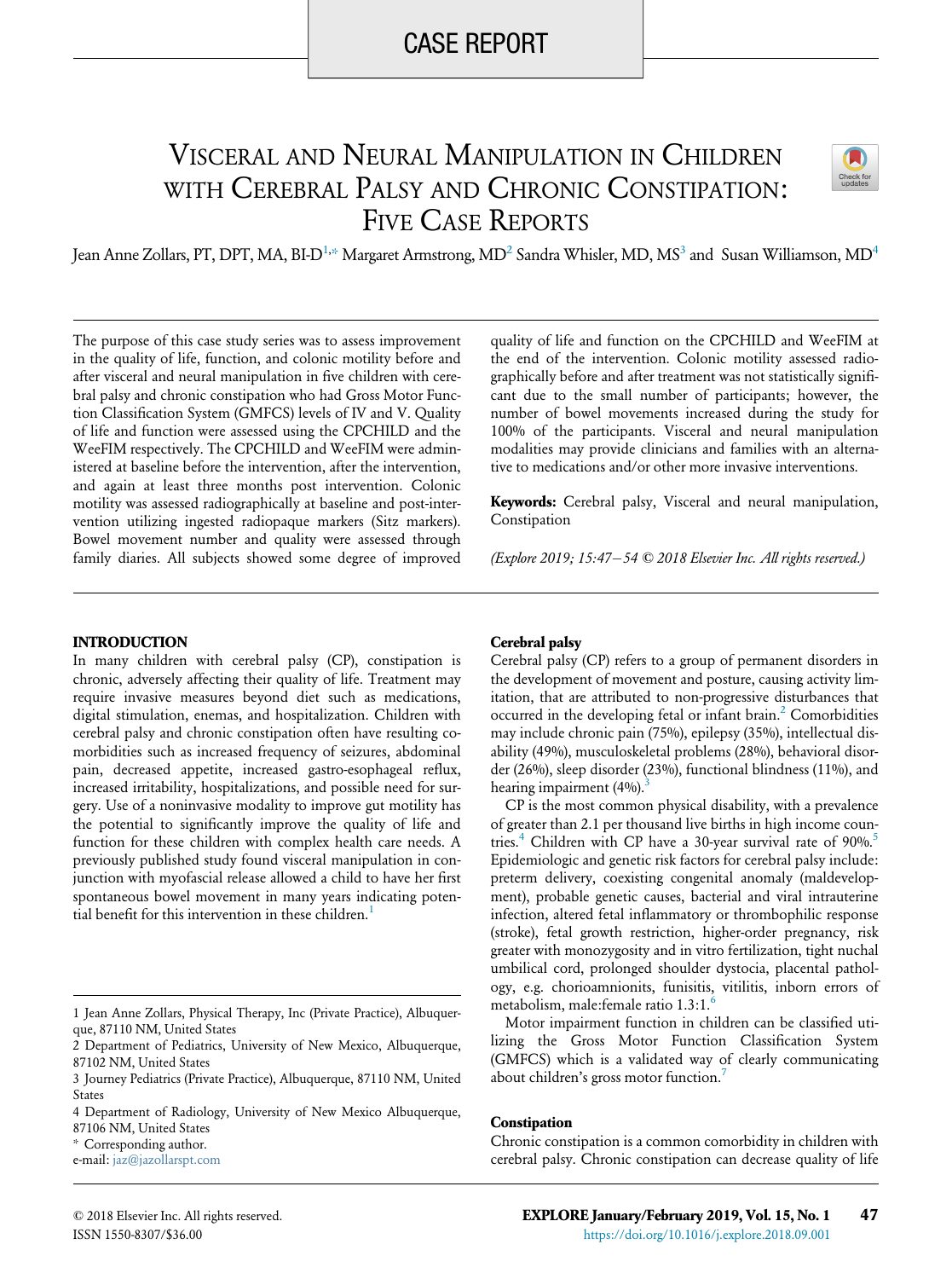by negatively affecting the physical, mental, and social well-being of patients.<sup>[8](#page-6-6)</sup> The etiology of constipation is usually multifactorial. The Rome Criteria II has been used to define functional constipation in children 4 years and older. Diagnostic criteria includes: At least 12 weeks, which need not be consecutive, in the preceding 12 months of two or more of: (1) Straining in  $>1/4$  defecations; (2) Lumpy or hard stools in  $>1/4$  defecations; (3) Sensation of incomplete evacuation in >1/4 defecations; (4) Sensation of anorectal obstruction/ blockade in >1/4 defecations (5) Manual maneuvers to facilitate  $>1/4$  defecations (e.g., digital evacuation, support of the pelvic floor); and/or (6) <3 defecations/week. Loose stools are not present, and there are insufficient criteria for IBS.<sup>[9](#page-6-7)</sup>

Methods of enhancing colonic transit include medications, diet, stimulation, movement, etc. Surgical options such as total colectomy or cecostomy may need to be considered if other treatment options fail. In one study of 58 children with cerebral palsy, 74% had chronic constipation. In 25 children with cerebral palsy and chronic constipation, 52% had slow movement of stool through the proximal segment of the colon, 36% through the left colon-rectum, and 12% through the rectum.<sup>[10](#page-6-8)</sup> In another study, 23 out of 38 children with cerebral palsy had constipation and/or difficulty passing their stools. Ten children with chronic constipation and 17 of the 28 children without constipation showed a slow movement of stool through the large intestine.<sup>[11](#page-6-9)</sup>

#### Visceral and neural manipulation

Visceral and neural manipulation is a hands-on therapy which works with specific tissues in the body, including nerves, fascia, joints, bones, organs and the vasculature.<sup>[12,13](#page-6-10)</sup> The treatments are gentle, and do not cause damage. Visceral and neural manipulation has clinically been used as a gentle, non-invasive treatment for constipation.

Visceral manipulation is a manual therapy that encourages normal mobility, tone, and inherent tissue motion of the viscera and their connective tissues attachments. Strains in the connective tissue of the viscera can result from surgical scars, adhesions, illnesses, chronic postural patterns, abnormal neural activity or injury. The body must move around these fixed, abnormal points of tension, which leads to functional and structural problems. By restoring mobility of the organs, a person can have less pain, improved joint mobility, and improved organ function, such as improved digestion, elimination and respiration.<sup>[12](#page-6-10)–[15](#page-6-10)</sup>

Neural Manipulation is a manual therapy that assesses and treats neural and dural restrictions in relationship to the cranium and spinal hard frame. A nerve only functions correctly when it is able to move freely within its surrounding structures. Thus, by freeing local neural restrictions, the related structures, including muscle, blood supply, bone or joint, function better. Neural manipulation helps to relieve pain, improve mobility and thus, improve function.<sup>[13,16](#page-6-11),17</sup>. Neural manipulation has been shown to be effective in persons with peripheral nerve issues and pain<sup>18–27</sup>, though no research has been done with Barral's neural manipulation in children with cerebral palsy.

In a pilot study (unpublished), Zollars and Burtner found that neural and visceral manipulation is a gentle, pain-free alternative treatment to the treatment of babies with torticollis, effectively improving neck range of motion, development, and social-emotional functioning.[28](#page-6-14) With both visceral and neural

manipulation, the therapist palpates the body to determine the location of the tissue restrictions. These restrictions can be in and around organs, connective tissue, joints, nerves, or vasculature. Once the restrictions are located, the therapist mobilizes the identified tissue with her hands. This type of manual therapy has been utilized successfully to treat children and adults with a variety of musculoskeletal, neural, functional and visceral disorders.<sup>[12,15](#page-6-10),[18](#page-6-13)</sup>

#### Visceral and neural manipulation for constipation

Only one study has been published which utilized visceral manipulation in conjunction with myofascial release in children with cerebral palsy and constipation. One child in this study had her first spontaneous bowel movement in many years following myofascial release and visceral manipulation.<sup>[1](#page-5-0)</sup>

However, a few studies have been published addressing the effectiveness of visceral manipulation on constipation in the adult population. Archambault-Ezenwa, Brewer, and Markowski describe a case of a 41 year-old woman with 8 year history of severe constipation, rectal pain, and levator ani spasm requiring use of daily laxatives and enemas twice a month in order to have a bowel movement.<sup>29</sup> This patient had previously undergone 10 sessions of internal rectal biofeedback and electrical stimulation, incorporating strengthening, resting, and coordination exercises. Visceral manipulation was a key part of this patient's treatment, along with home exercises, self-massage and bowel management changes. Her rectal pain with defecation decreased from  $5-7$  to  $1-2/10$ , pain with urination resolved, she decreased MiraLax use by 50%, and she did not require the use of a water enema. She reported normal stool formation and no straining with defecation. McSweeney et al 2011 studied the effects of visceral manipulation of the sigmoid colon on lumbar pain in 15 subjects, and found that manipulation of the sigmoid colon immediately decreased the pain in the L1 segment of the subjects.<sup>30</sup>

Other researchers have studied connective tissue manipulation and massage in adults with constipation. A randomized controlled trial $31$  showed connective tissue manipulation and lifestyle advice were superior in reducing symptoms of constipation and improving Quality of Life (QOL) as compared with lifestyle advice alone for patients with chronic constipation. Studies utilizing other types of massage in adults with chronic constipation have shown benefit outlined in a meta-analysis by Ernst<sup>[32](#page-6-18)</sup> and studies by Lamas et al<sup>[33](#page-6-19)</sup> and Harring-ton and Haskvitz.<sup>[34](#page-6-20)</sup>

Other modalities have been studied in children with chronic constipation. Silva et  $al<sup>35</sup>$  $al<sup>35</sup>$  $al<sup>35</sup>$  studied the effects of muscular training, abdominal massage and diaphragmatic breathing in thirty $s$ ix 4 $-18$  year old children with functional constipation as compared with a control group of patients with the same demographic treated medically (with laxatives). After 6 weeks of treatment, the frequency of bowel movements was higher in the physiotherapy group than in the medication group. In one study there was no evidence that the effects of abdominal massage could be sustained after the intervention ended.<sup>[36](#page-6-22)</sup> Finally, Tarsuslu et al, $37$  studied thirteen children with CP and chronic constipation. Most of the children were GMFCS level IV or V. One group had just medical intervention. One group had osteopathic and medical interventions. In both groups constipation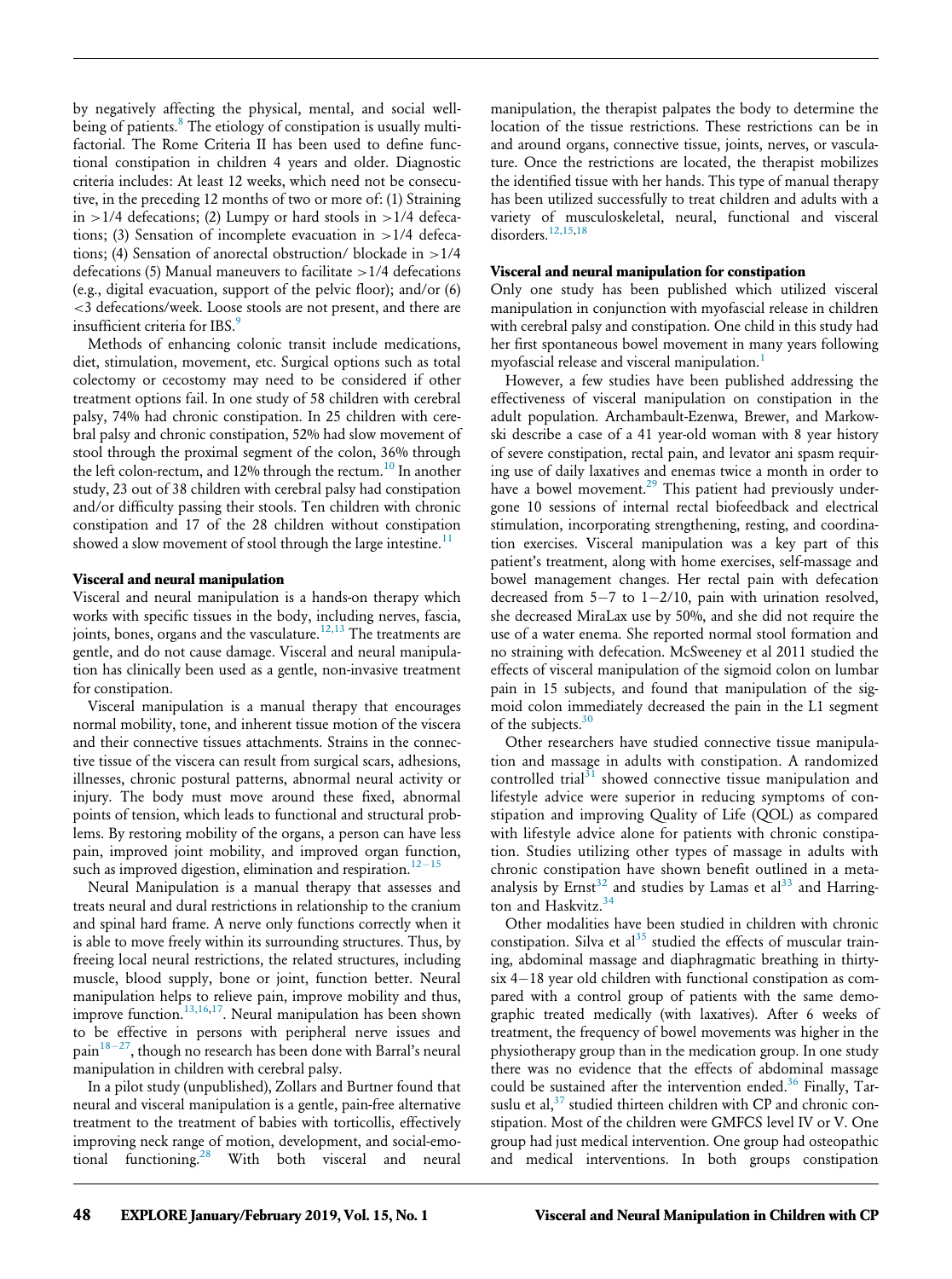improved with no significant differences between the two groups.

#### CPCHILD and WeeFIM tools

Two validated quality of life instruments were used in this study; the WeeFIM and the CPCHILD. The Functional Independence Measure for Children (WeeFIM) is a validated measure which assesses the functional abilities and need for assistance in children six months to seven years with disabilities. It can also be used in children beyond age seven in the presence of delays in functional development. It is a minimum data set that measures severity of disability. The WeeFIM contains eighteen items organized in six domains (self-care, transfers, locomotion, sphincter control, communication, and social cognition), with each item scored on a seven level ordinal scale ranging from complete or modified independence to complete dependence. The higher the score, the more independent the person. The Wee-FIM is supported by an extensive and growing national database with benchmark values for comparative reporting of progress and outcomes. Reliability studies have shown robust intra-rater and inter-rater correlations.<sup>[38](#page-6-24)</sup> The two participating physicians in the study were trained to administer the WeeFIM.

The CPCHILD measures caregivers' perspectives on the health status, comfort, well-being, functional abilities and ease of caregiving of children with severe developmental disabilities. It was developed to measure the effectiveness of interventions intended to improve or preserve these outcomes for children with severe disabilities, including non-ambulant children with severe cerebral palsy, and traumatic or other acquired brain injuries.[39,40](#page-6-25) The CPCHILD is recognized as a clinically useful, current, validated measurement, and is a standard of care in the field of cerebral palsy and rehabilitation. The higher the score, the higher health-related quality of life for the child and family.

## **METHODS**

#### Study participants and setting

Nine children were recruited from local New Mexico clinics, and the Cerebral Palsy Parent Association. In this paper, five of the nine children's case studies will be discussed. Inclusion criteria included participants  $2-18$  years of age with a diagnosis of static encephalopathy (cerebral palsy) secondary to brain injury before one year of age, nonambulatory GMFCS levels IV or V, and a diagnosis of constipation according to Rome II criteria modified for children with cerebral palsy. Exclusion criteria included children in spica casts, children with coagulation abnormalities or blood dyscrasias, abdominal aneurysms, and no major surgery within six weeks before the first therapy visit.

Parents of participants gave informed consent as per the institutional protocol. Each child participated in a 12 session (24 week) therapy program in the private office of a therapist experienced in visceral and neural manipulation. All participants remained on their usual bowel medications during the study period and no major changes were made in diet. The study lasted approximately nine months. The actual treatments at the therapist's office occurred every two weeks for a total of 6 months. Each treatment lasted 45 min. At the beginning of the session, the therapist determined the tissue with the greatest tension and shortening. Treatment focused on the abdomen and related aspects of the nervous system.

## **Measurements**

Quality of life and function were assessed using the CPCHILD and the WeeFIM respectively. The CPCHILD and WeeFIM were administered at baseline before the intervention, after the intervention, and again at least three months post intervention.

Colonic motility was assessed radiographically at baseline and post-intervention utilizing ingested radiopaque markers (Sitz markers). Each Sitz capsule contained twenty-four radio-opaque markers of three different shapes. A capsule was given once daily every twenty-four hours for three consecutive days. On the fourth day, a regular flat abdominal X-ray was taken of the child. Per the radiologist, the radiation exposure was low when compared to other every day risks. Use of radio-opaque markers is an established and safe technique.<sup>11</sup> X-rays were taken pre and post therapy per protocol. The X-ray was read for retained markers.<sup>11</sup> These same pre and post-therapy flat plate radiographs were analyzed for stool retention.

The family diary form was developed specifically for this project. Bowel movement number and quality were assessed through the use of family diaries. The parent recorded stool quality including consistency, color, size and frequency. Standardized drawings of stools were provided to facilitate description of consistency and color (Modified Bristol Stool Form Scale).<sup>41</sup> Other items were recorded including: interventions for constipation, such as medications and/ or treatments, appetite as measured by Likert scale<sup>42</sup>, vomiting/reflux episodes, quality and duration of sleep, seizure frequency and dura-tion, and Wong Baker Faces Pain Scale.<sup>[43,44](#page-7-2)</sup> The diary was filled out daily for one week at baseline, 8, 16, 24 and 36 weeks.

#### **RESULTS**

#### Visceral/neural manipulation patient cases

### Case A

Case A was an eight-year-old male, who was born full term and adopted from China. At the age of 15 months, he suffered a stroke during a heart catherization procedure to repair a Tetralogy of Fallot. After that event, he had mixed tone quadriplegia (GMFCS IV): his left side was more involved than his right side. He also had swallowing difficulties as well as reflux and an overactive gag reflex. He was unable to take much food by mouth, so a gastrostomy tube (G-tube) was placed for nutrition. The reflux was treated with a protein pump inhibitor and erythromycin. He also had right hip surgery when he was 4 years of age. He was non-ambulatory, and was able to sit on a mat table, but could fall over if not supported, so he was often transported in a wheelchair with postural seating supports. He communicated mostly by facial expressions. His trunk was hypotonic, with athetosis of both upper extremities. He had significant right hip pain with his right hip limited in hip flexion, abduction and external rotation. He also gagged and vomited frequently. Prior to the study, he had to be given glycerin suppositories three times/week to promote bowel movements.

#### Palpation findings and results of treatment

Initially, the greatest area of tension in his body was his right hip. This tension created tightness in the cecum, ascending colon and liver. After two sessions treating the right sciatic, obturator and superior gluteal nerves, his right hip pain diminished, and he was able to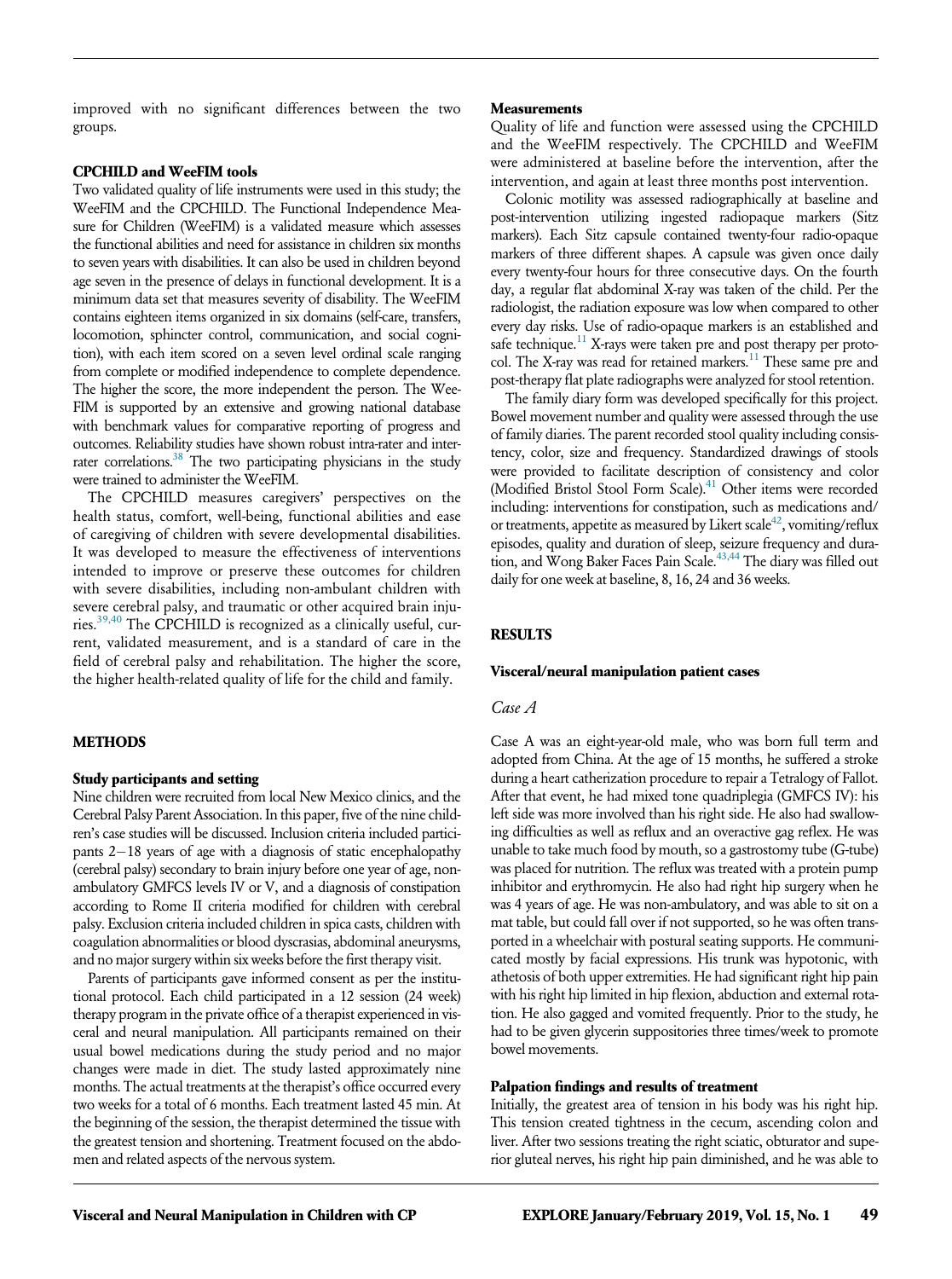bear weight on his leg in standing. The next major areas of tension were his left vagus nerve (at the anterior stomach and jugular foramen in the cranium) and heart. After two sessions, he started to have larger bowel movements, though still required suppositories. The mother was instructed in gentle massage for the colon and the ileocecal valve. After six treatments, he started to have bowel movements without suppositories. His major tension continued to be at the left vagus nerve at the lesser curvature of the stomach and left jugular foramen. However, he also started to show tension in the sigmoid colon and hypogastric plexus. This part of his colon improved with neural manipulation treatment to his right hip and visceral treatment to proximal colon. The vomiting and gagging lessened. Originally, the right hip pain aggravated the cecum and ileocecal junction. At the end of the research study, he did not have a change in bowel movement frequency but was able to have bowel movements without suppositories. His WeeFIM scores increased from the intake (41) to 8 weeks during treatment (42) then increased to (53) three months post treatment. CP Child scores increased from intake (47.8) to 8 weeks (62.3), then decreased three months post treatment (47.4).

Case A's neurophysiological trauma of the stroke during his heart surgery affected the ability of his autonomic nervous system (ANS) to regulate. Even though the treatments helped, the underlying trauma of that surgery continued to recur, indicated by the tension in his left vagus nerve. With trauma at such a young age, this child was continually challenged with regulatory and safety issues. Thus, a custom designed home program administered by his loving parents helped to calm his digestive system.

## Case B

Case B was an eighteen-year-old male high school student, GMFCS V with spastic quadriplegia of unclear etiology. He lived with his supportive family. As a baby, he underwent a Nissen fundoplication and G-tube placement. He used a wheelchair with a seating system but could sit in a chair by himself in a chair and could take some steps with assistance. His trunk and extremities had low tone and he sat with a posterior pelvic tilt. His hamstrings were very tight. He was non-verbal and did not have a communication device, but his parents knew when he was distressed. He did not sleep well, thrashed around in bed which made his parents think he was in pain, perhaps due to constipation. He was taken to the emergency room many times due to this pain. Prior to the study, he had seven bowel movements/week but needed frequent Miralax and suppositories or enemas once a week.

#### Palpation findings and results of treatment

The major area of tension for this young man was the lesser curvature of the stomach and beginning of the duodenum. His trunk tended to pull into flexion as if he was in pain. The scar tissue from his Nissen fundoplication procedure was very tight, as was the left vagus nerve. He did not make eye contact, would not tolerate touch, had increased tension in his pelvis, his legs were moving into adduction, and he wanted to leave treatment. There were concerns with sexual abuse at school. This was discussed with the parents, the attendant at the school was changed, a report was made to the proper authorities, and the mother started to be present at the school. After these changes, and treating the vagus nerve, he did not have pain for three weeks. At the fourth session, this young man's affect had changed

considerably. After the alleged sexual abuse was addressed, this young man's belly and cranium softened, he had less pain and better bowel movements. The mother was instructed in treatment of the lesser curvature of his stomach, and for gentle massage of his small intestine. He still had difficulty sleeping and regulating his ANS, so continuing with a home program was helpful. The frequency of the bowel movements/week increased to eleven/week, and he occasionally required enemas. His WeeFIM scores increased from the intake (28) to 8 weeks during treatment (35) then decreased to (29) three months post treatment. CP Child scores increased from intake (48.1) to 8 weeks (59.2), then increased three months post treatment (60.3).

Case B's abnormal tightness in his vagus nerve possibly from the Nissen fundoplication surgery, was aggravated by emotional issues and alleged sexual abuse. In addition to the visceral and neural manipulation, part of the plan for this young man was finding an appropriate way to communicate his needs using an augmentative communication system.

## Case C

Case C was a three-year-old male, GMFCS V, who suffered a traumatic brain injury caused by non-accidental trauma which resulted in spastic quadriplegia, left occipital contusion, left parietal subdural hematoma and bilateral retinal hemorrhages, CVI, and intractable seizures. He mistrusted people other than his caregivers. His body was pulled into a flexed fetal position. He had a G-tube. Also, he used a wheelchair with a seating system and was dependent in all activities. Medications included: Keppra, Protein Pump Inhibitor, Clonidine and Baclofen. Prior to the research study, he had bowel movements two times/week.

#### Palpation and findings

Case C's major area of tension were his vagus nerves, ANS and cranium constituting a "frozen" nervous system, with very little mobility or motility. With gentle treatment on these areas, he often had a seizure. He calmed to his mother's touch and voice. Talking and singing to him was essential as well as working very slowly and gently. He also had tension in his transverse, descending and sigmoid colon and the sacral and hypogastric plexuses innervating these areas. With the treatment, he was better at modulating his trauma response (not going into seizures, making more eye contact, smiling, not flexing up into a fetal position). His bowel movements were still inconsistent. He started to tolerate his other therapies more, and began to use a tricycle, and play with sitting and movement. Teaching his mother massage was helpful. The frequency of his bowel movements increased to three times/week, with the need for an occasional suppository. Also, his formula changed to Compleat formula during the research study. His WeeFIM scores increased from the intake (28) to 8 weeks during treatment (32) then decreased to (27) three months post treatment. CP Child scores increased from intake (58.4) to 8 weeks (71), then decreased three months post treatment (51.4).

The most helpful, therapeutic aspect for this boy was having consistent, familiar people touching and interacting with him. As he trusted the therapist more and more during the research study, and allowed more touch to his body, his nervous system relaxed for longer periods of time. This allowed for longer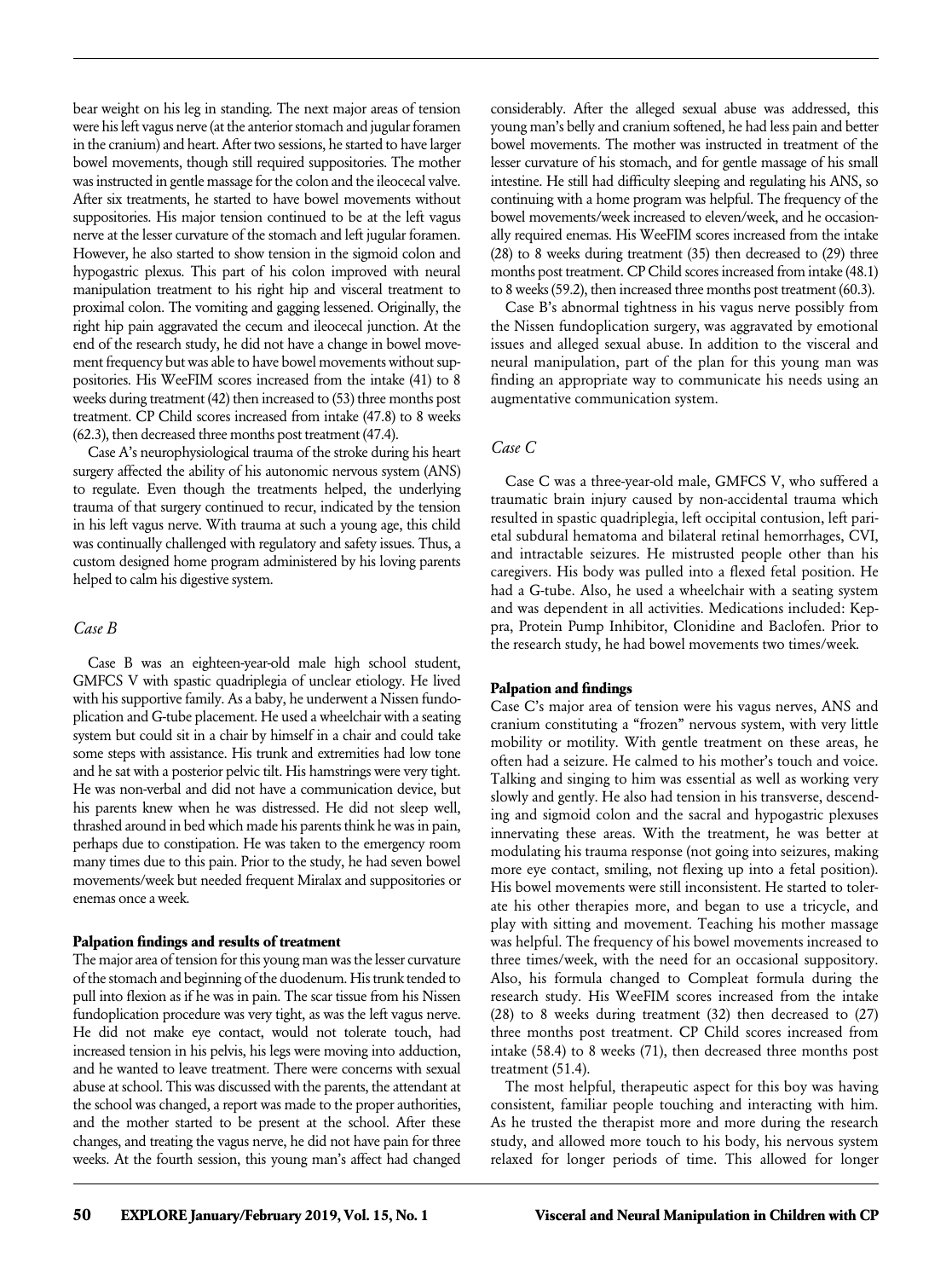periods of decreased tension in his belly, less strained bowel movements and decreased seizure intensity.

## Case D

Case D was a seven-year-old female, GMFCS IV, who incurred a traumatic brain injury caused by non-accidental trauma resulting in CP, CVI and a seizure disorder. She was adopted by wonderful, supportive parents and attended elementary school. Due to her original injury, she underwent a right craniectomy and the placement of a ventriculo-peritoneal (V-P) shunt. One month prior to treatment, she underwent a right derotational femoral osteotomy. She used a wheelchair for transportation and was beginning to weight bear using a Kidwalk assistive walker. She had a G-tube but was eating orally. Overall, she was quite a happy child, so that when she had pain, she clearly communicated her discomfort. Prior to the study, she had eleven bowel movements/week.

#### Palpation and findings

Case D's main areas of tension and restrictions included: cranial tension, left vagus nerve at the cardiac plexus, and the scar tissue from the V-P shunt, sigmoid colon and hypogastric plexus. The rest of the organs had fair to good motility and mobility. She had right hip pain. Treating the tension and length of the nerves of the hip helped with the pain. Midway through the study, she underwent left hip surgery and was put on Valium and Motrin for pain. At that point, she became even more constipated, and required "Smooth Move" senna tea. After the hip healed and she was taken off these medications, her bowel movements improved. Her WeeFIM scores increased from the intake (27) to 8 weeks during treatment (41) then increased to (44) three months post treatment. CP Child scores decreased from intake (47.8) to 8 weeks (43.6), then increased three months post treatment (54.2).

Case D's hip pain and the tension around the shunt caused her to pull into spinal flexion and her abdomen tightened. When the neural tension decreased, her visceral tightness and elimination lessened. At the end of the study, the frequency of her bowel movements increased to 13 times/week with the occasional need for an enema.

## Case E

Case E was a four-year-old female, GMFCS IV who was a triplet, born at 25 weeks gestation. She underwent a V-P shunt which was revised ten times, and placement of a G-tube. She also had a hearing impairment, a cochlear implant, and a seizure disorder. She was able to take fifty percent of her nutrition orally. This young girl was able to sit and crawl by herself, was beginning to take some steps, and was able to verbally communicate. She had decreased central tone, and mildly increased tone in her extremities, greater on her right side. She had constipation, gagged frequently, occasionally vomited, and had head and neck pain. Medications included Keppra. Prior to the study, she had six bowel movements/week.

#### Palpation and findings

For Case E, tension was found in her left and right vagus nerves, and in the fascia at the left side of her neck at the shunt, and again as it entered the peritoneum. The stomach, transverse, descending and sigmoid colons were tight with decreased motility. After 4 sessions, the bowel movements became regular, and the tension was felt more in the cranium. Her cranium was very tight due to the scar tissue from all the surgeries; however, with cranial and neural manipulation the cranium began to expand, she had fewer headaches and less emotional outbursts. This young girl's constipation was mostly due to mechanical tension of the vagus nerves and the scar tissue from the shunt. Once those restrictions were released, her bowel movements improved. The secondary neural tension from the shunts, revisions, and from the initial brain insult improved also, as evidenced in improved gait, decreased pain, decreased emotional outbursts, and improved balance. At the end of the study, the frequency of her bowel movements increased to eight times/week. Her Wee-FIM scores increased from the intake (65) to 8 weeks during treatment (66) then increased to (72) three months post treatment. CP Child scores increased from intake (68.6) to 8 weeks (73.7), then increased three months post treatment (76.1).

## SUMMARY OF RESULTS

In summary, all five subjects showed some degree of improved function on the WeeFIM at the end of the intervention, but three out of five subjects did not maintain the improved function after three months on the follow-up assessments. Using the CPCHILD, four out of the five subjects showed some improvement in their quality of life at the end of the intervention and continued to improve for at least three months after the intervention. Three of the subjects had increased number of bowel movements at 8 weeks from baseline and three subjects had increased bowel movements for at least three months after the intervention. Colonic motility assessed radiographically was not statistically significant due to the small number of participants; however, the number of bowel movements increased during the study for 100% of the participants.



WeeFIM Scores for Patient Cases A-E. (Note: Intake/baseline score is 0).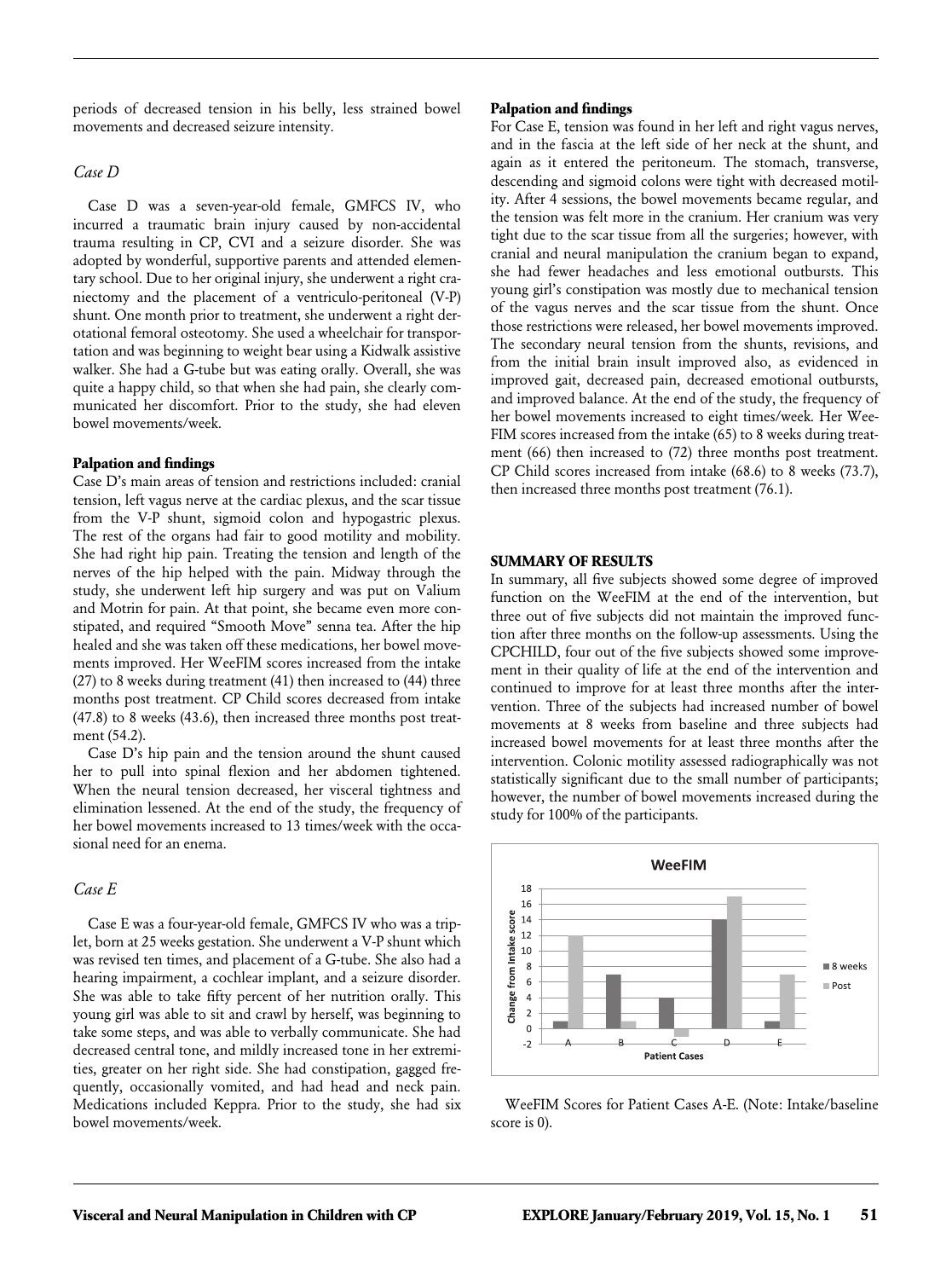

CP Child Scores for Patient Cases A-E. (Note: Intake/baseline score is 0)



<span id="page-5-1"></span>



<span id="page-5-0"></span>Abdominal Xrays with radiopaque markers before and after treatment regimen

Patient 1 is Case A and Patient 2 is Case D.

## DISCUSSION

The majority of the children in our study showed some degree of improved quality of life and function on the CPCHILD and WeeFIM during and at the end of the intervention. Even though the five subjects had a diagnosis of cerebral palsy (GMFCS levels IV or V), and a diagnosis of constipation, each child was very different in their presentation. Some of the children had very high levels of spasticity which adversely affected the motility of their digestive systems. In addition, often these children were on many medications to control spasticity and seizures, which also promoted decreased motility of the intestines. Some children had medical and emotional trauma affecting their perception of touch and hands-on therapy as being safe. Some children had pain which affected the ability of the nervous and digestive systems to relax. When the cause of the pain was addressed (hip pain in Case A and D, stomach/vagal nerve pain in Case B, neural tension around shunt in Case D and E), the children's nervous systems relaxed, and intestinal motility improved. Also, hands-on techniques carried out by the families to assist the nervous and digestive systems helped to improve constipation between treatment sessions and after the conclusion of the study. Another consistent finding was that it was not enough to treat the organs themselves, but additionally the autonomic nervous system, often at the cranium, throughout the course of the vagus nerves and the sacral plexus. An important aspect of visceral and neural manipulation is the therapist's ability to assess each person individually by palpation, and to identify the parts of the body that require treatment. This palpation was particularly essential in this study, as most of the subjects were non-verbal, so they could not express which part of the body was causing discomfort.

## **CONCLUSION**

Chronic constipation is a common condition which negatively affects the quality of life and function in non-ambulatory children with cerebral palsy. Visceral and neural manipulation is a noninvasive intervention can improve their quality of life and function. These interventions provide clinicians and families with an alternative to medications and/or more invasive interventions. Pediatric physical and occupational therapists may want to consider pursuing training in these modalities. Future research plans include the possible expansion of the number of subjects pending further funding.

#### Acknowledgments

This study was supported by University of New Mexico Children's Campus; Grant Office ID: [997K20-Peds RAC #2](#page-5-1).

## **REFERENCES**

1. [Whisler SL, Lang DM, Armstrong M, Vickers J, Qualls C, Feldman](http://refhub.elsevier.com/S1550-8307(18)30192-7/sbref0001) [JS. Effects of myofascial release and other advanced myofascial thera](http://refhub.elsevier.com/S1550-8307(18)30192-7/sbref0001)[pies on children with cerebral palsy: six case reports.](http://refhub.elsevier.com/S1550-8307(18)30192-7/sbref0001) Explore. 2012;8 (3):199–[205. May. \(NY\).](http://refhub.elsevier.com/S1550-8307(18)30192-7/sbref0001)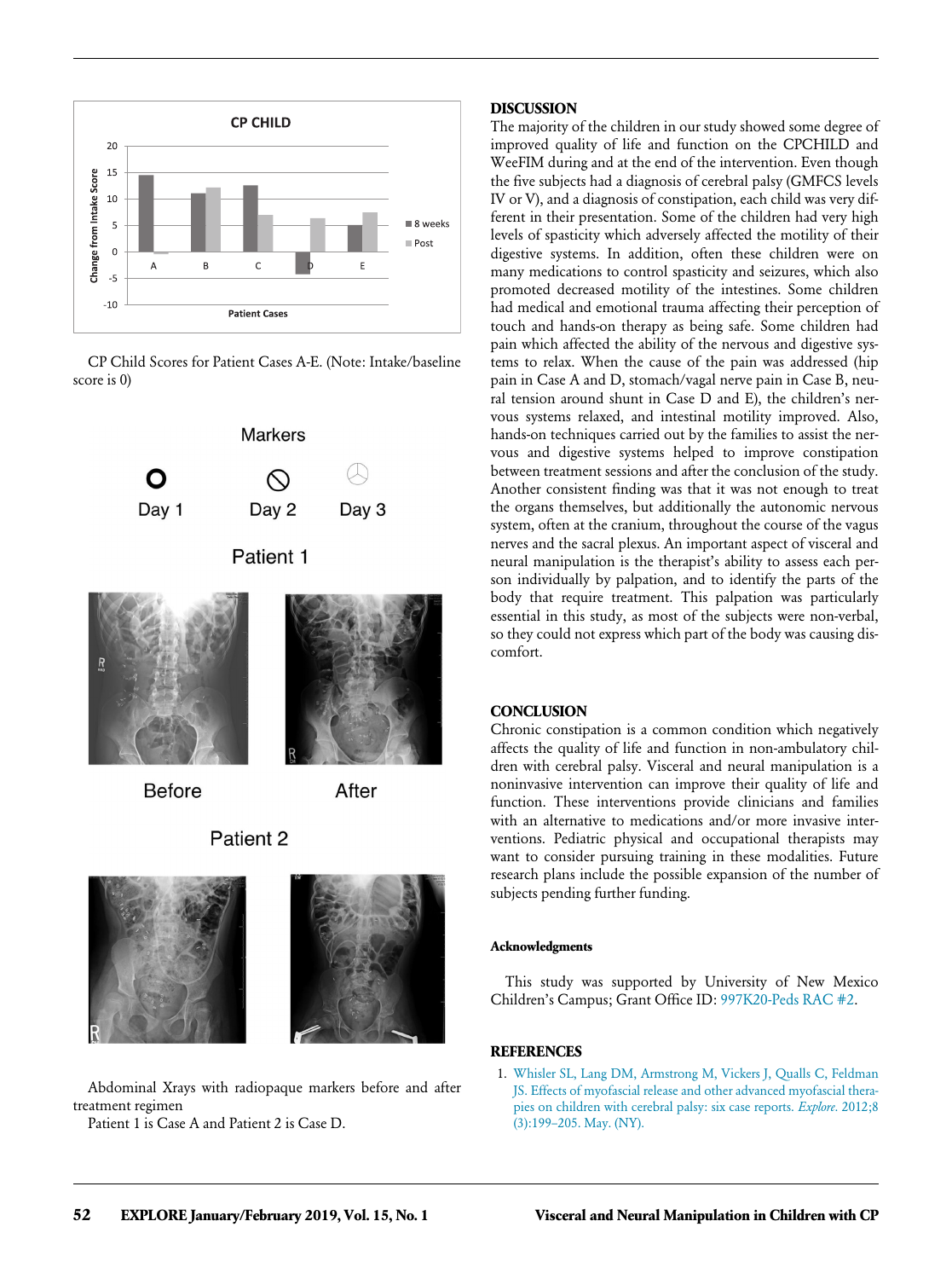- <span id="page-6-0"></span>2. [Rosenbaum P, Paneth N, Leviton A, et al. A report: the de](http://refhub.elsevier.com/S1550-8307(18)30192-7/sbref0002)finition and classifi[cation of cerebral palsy April 2006. \[published correction](http://refhub.elsevier.com/S1550-8307(18)30192-7/sbref0002) [appears in Dev Med Child Neurol. 2007;49\(6\)-480\]](http://refhub.elsevier.com/S1550-8307(18)30192-7/sbref0002) Dev Med Child Neurol Suppl[. 2007;109:8](http://refhub.elsevier.com/S1550-8307(18)30192-7/sbref0002)–14.
- <span id="page-6-1"></span>3. [Novak I, Hines M, Goldsmith S, Barclay R. Clinical prognostic mes](http://refhub.elsevier.com/S1550-8307(18)30192-7/sbref0003)[sages from a systematic review on cerebral palsy.](http://refhub.elsevier.com/S1550-8307(18)30192-7/sbref0003) Pediatrics. 2012;130 [\(5\):e1285](http://refhub.elsevier.com/S1550-8307(18)30192-7/sbref0003)–e1312.
- <span id="page-6-2"></span>4. Oskoui M, Coutinho F, Dykeman J, Jette N, Pringsheim T. An update on the prevalence of cerebral palsy: a systematic review and meta-analysis. Dev Med Child Neurol. 2013;55(6):509–519. [http://dx.](http://dx.doi.org/10.1111/dmcn.12080) [doi.org/10.1111/dmcn.12080. Jun. Epub 2013 Jan 24.](http://dx.doi.org/10.1111/dmcn.12080)
- <span id="page-6-3"></span>5. [Himmelmann K, Sundh V. Survival with cerebral palsy over 5 decades](http://refhub.elsevier.com/S1550-8307(18)30192-7/sbref0005) in western Sweden. [Dev Med Child Neurol](http://refhub.elsevier.com/S1550-8307(18)30192-7/sbref0005). 2015;57(8):762–767. Aug.
- <span id="page-6-4"></span>6. [MacLennan AH, Thompson SC, Gecz J. Cerebral palsy: causes,](http://refhub.elsevier.com/S1550-8307(18)30192-7/sbref0006) [pathways and the role of genetic variants.](http://refhub.elsevier.com/S1550-8307(18)30192-7/sbref0006) Am J Obstetr Gynecol. [2015;213\(6\):779](http://refhub.elsevier.com/S1550-8307(18)30192-7/sbref0006)–788.
- <span id="page-6-5"></span>7. [Wood E, Rosenbaum P. The gross motor function classi](http://refhub.elsevier.com/S1550-8307(18)30192-7/sbref0007)fication sys[tem for cerebral palsy: a study of reliability and stability over time.](http://refhub.elsevier.com/S1550-8307(18)30192-7/sbref0007) [Dev Med Child Neurol](http://refhub.elsevier.com/S1550-8307(18)30192-7/sbref0007). 2000;42(5):292–296. May.
- <span id="page-6-14"></span><span id="page-6-6"></span>8. Koloski NA, Jones M, Wai R, Gill RS, Byles J, Talley NJ. Impact of persistent constipation on health-related quality of life and mortality in older community-dwelling women. Am J Gastroenterol. 2013;108(7):1152-1158. [http://dx.doi.org/10.1038/ajg.2013.137. Jul. Epub 2013 May 14.](http://dx.doi.org/10.1038/ajg.2013.137)
- <span id="page-6-7"></span>9. [Thompson WG, Longstreth GF, Drossman DA, Heaton KW, Irvine](http://refhub.elsevier.com/S1550-8307(18)30192-7/sbref0009) [EJ, M](http://refhub.elsevier.com/S1550-8307(18)30192-7/sbref0009)ü[ller-Lissner SA. Functional bowel disorders and functional](http://refhub.elsevier.com/S1550-8307(18)30192-7/sbref0009) abdominal pain. Gut[. 1999;45\(2:II\):43](http://refhub.elsevier.com/S1550-8307(18)30192-7/sbref0009)–47. Sep.
- <span id="page-6-15"></span><span id="page-6-8"></span>10. [Del Giudice ED, et al. Gastrointestinal manifestations in children](http://refhub.elsevier.com/S1550-8307(18)30192-7/sbref0010) [with cerebral palsy.](http://refhub.elsevier.com/S1550-8307(18)30192-7/sbref0010) Brain Dev. 1999;21(5):307-311. July.
- <span id="page-6-16"></span><span id="page-6-9"></span>11. [Park ES, et al. Colonic transit time and constipation in children with spas-](http://refhub.elsevier.com/S1550-8307(18)30192-7/sbref0011)tic cerebral palsy. [Arch Phys Med Rehabil](http://refhub.elsevier.com/S1550-8307(18)30192-7/sbref0011). 2004;85:453-456. March.
- <span id="page-6-10"></span>12. Barral J-P, Mercier P. Visceral manipulation[. Revised ed Seattle: WA:](http://refhub.elsevier.com/S1550-8307(18)30192-7/sbref0012) [Eastland Press; 2005.](http://refhub.elsevier.com/S1550-8307(18)30192-7/sbref0012)
- <span id="page-6-17"></span><span id="page-6-11"></span>13. Barral J-P, Croibier A. [Manual therapy for the peripheral nerves](http://refhub.elsevier.com/S1550-8307(18)30192-7/sbref0013). New [York: NY: Churchill Livingstone/Elsevier; 2007.](http://refhub.elsevier.com/S1550-8307(18)30192-7/sbref0013)
- 14. [Wurn B, et al. Treating fallopian tube occlusion with a manual pel](http://refhub.elsevier.com/S1550-8307(18)30192-7/sbref0014)vic physical therapy. [Alterern Ther Health Med](http://refhub.elsevier.com/S1550-8307(18)30192-7/sbref0014). 2008;14(1):18–23. [Jan/Feb.](http://refhub.elsevier.com/S1550-8307(18)30192-7/sbref0014)
- <span id="page-6-18"></span>15. [Nemett D, et al. A randomized controlled trial of the effectiveness of](http://refhub.elsevier.com/S1550-8307(18)30192-7/sbref0015) [osteopathy-based manual physical therapy in treating pediatric dys](http://refhub.elsevier.com/S1550-8307(18)30192-7/sbref0015)[functional voiding.](http://refhub.elsevier.com/S1550-8307(18)30192-7/sbref0015) J Pediatr Urol. 2008;4:100–106.
- <span id="page-6-19"></span>16. Barral J-P, Croibier A. [Trauma: an osteopathic approach](http://refhub.elsevier.com/S1550-8307(18)30192-7/sbref0016). Seattle: WA: [Eastland Press; 1999.](http://refhub.elsevier.com/S1550-8307(18)30192-7/sbref0016)
- <span id="page-6-20"></span><span id="page-6-12"></span>17. Butler DS. The sensitive nervous system[. Adelaide: Australia: Noigroup](http://refhub.elsevier.com/S1550-8307(18)30192-7/sbref0017) [Publications; 2000.](http://refhub.elsevier.com/S1550-8307(18)30192-7/sbref0017)
- <span id="page-6-21"></span><span id="page-6-13"></span>18. [Chhabra D, Raja K, Ganesh B, Prabhu N. Effectiveness of neural tis](http://refhub.elsevier.com/S1550-8307(18)30192-7/sbref0018)[sue mobilization over cervical lateral glide in cervico-brachial pain](http://refhub.elsevier.com/S1550-8307(18)30192-7/sbref0018) [syndrome - A randomized clinical trial.](http://refhub.elsevier.com/S1550-8307(18)30192-7/sbref0018) Indian J Physiother Occup Ther[. 2008;2\(4\):47](http://refhub.elsevier.com/S1550-8307(18)30192-7/sbref0018)–52. Oct.
- <span id="page-6-22"></span>19. [Cleland JA, Childs JD, Palmer JA, Eberhart S. Slump stretching in](http://refhub.elsevier.com/S1550-8307(18)30192-7/sbref0019) [the management of non-radicular low back pain: a pilot clinical trial.](http://refhub.elsevier.com/S1550-8307(18)30192-7/sbref0019) Man Ther. 2006;11(4):279–[286. Nov. Epub 2005 Dec 27.](http://refhub.elsevier.com/S1550-8307(18)30192-7/sbref0019)
- <span id="page-6-24"></span><span id="page-6-23"></span>20. [Coppitiers MW, et al. Different nerve-gliding exercises induce differ](http://refhub.elsevier.com/S1550-8307(18)30192-7/sbref0020)[ent magnitudes of median nerve longitudinal excursion: an in vivo](http://refhub.elsevier.com/S1550-8307(18)30192-7/sbref0020) [study using dynamic ultrasound imaging.](http://refhub.elsevier.com/S1550-8307(18)30192-7/sbref0020) J Orthop Sports Phys Ther. [2009;39\(3\):164](http://refhub.elsevier.com/S1550-8307(18)30192-7/sbref0020)–171. Mar.
- 21. [Ellis R, Phty B, Hing W. Neural mobilization: a systematic review of](http://refhub.elsevier.com/S1550-8307(18)30192-7/sbref0021) [randomized trials with an analysis of therapeutic ef](http://refhub.elsevier.com/S1550-8307(18)30192-7/sbref0021)ficacy. J Man Manip Ther[. 2008;16\(1\):8](http://refhub.elsevier.com/S1550-8307(18)30192-7/sbref0021)–22.
- <span id="page-6-25"></span>22. [Murphy DR, Hurwitz E, Gregory A, Clary R. A non-surgical](http://refhub.elsevier.com/S1550-8307(18)30192-7/sbref0022) [approach to the management of lumbar spinal stenosis.](http://refhub.elsevier.com/S1550-8307(18)30192-7/sbref0022) BMC Mus[culoskelet Disord](http://refhub.elsevier.com/S1550-8307(18)30192-7/sbref0022). 2006;23:7–16. Feb.
- 23. Pinar L, Enhos A, Ada S, Güngör N. Can we use nerve gliding exer[cises in women with carpal tunnel syndrome?](http://refhub.elsevier.com/S1550-8307(18)30192-7/sbref0023) Adv Ther. 2005;22 (5):467–[475. Sep-Oct.](http://refhub.elsevier.com/S1550-8307(18)30192-7/sbref0023)
- 24. [Shacklock M. Improving application of neurodynamic \(neural ten](http://refhub.elsevier.com/S1550-8307(18)30192-7/sbref0024)[sion\) testing and treatments: a message to researchers and clinicians.](http://refhub.elsevier.com/S1550-8307(18)30192-7/sbref0024) Man Ther. 2005;10(3):175–[179. Aug. Epub 2005 Apr 20.](http://refhub.elsevier.com/S1550-8307(18)30192-7/sbref0024)
- 25. [Ellis R, Phty B, Hing W. Neural mobilization: a systematic review of](http://refhub.elsevier.com/S1550-8307(18)30192-7/sbref0025) [randomized trials with an analysis of therapeutic ef](http://refhub.elsevier.com/S1550-8307(18)30192-7/sbref0025)ficacy. J Man Manip Ther[. 2008;16\(1\):8](http://refhub.elsevier.com/S1550-8307(18)30192-7/sbref0025)–22.
- 26. Ferragut-Garcías A, Plaza-Manzano G, Rodríguez-Blanco C, Velasco-Roldan O, Pecos-Martín D, Oliva-Pascual-Vaca J, Llabres-Bennasar B, Oliva-Pascual-Vaca A. Effectiveness of a treatment involving soft tissue techniques and/or neural mobilization techniques in the management of tension-type headache: a randomized controlled trial. Arch Phys Med Rehabil. 2017;98 (2):211–219. [http://dx.doi.org/10.1016/j.apmr.2016.08.466. Feb.](http://dx.doi.org/10.1016/j.apmr.2016.08.466) [e2. Epub 2016 Sep 10.](http://dx.doi.org/10.1016/j.apmr.2016.08.466)
- 27. Efstathiou MA, Stefanakis M, Savva C, Giakas G. Effectiveness of neural mobilization in patients with spinal radiculopathy: a critical review. *J Bodyw Mov Ther.* 2015;19(2):205-212. [http://dx.doi.org/](http://dx.doi.org/10.1016/j.jbmt.2014.08.006) [10.1016/j.jbmt.2014.08.006. Apr. Epub 2014 Aug 17.](http://dx.doi.org/10.1016/j.jbmt.2014.08.006)
- 28. Zollars J, Burtner P, et al. Is neural and visceral manipulation effective in the treatment of infants with congenital muscular torticollis? A pilot feasibility study. Awaiting publication 2012 May. UNM Occupational Therapy Department.
- 29. [Archambault-Ezenwa L, Brewer J, Markowski A. A comprehensive](http://refhub.elsevier.com/S1550-8307(18)30192-7/sbref0028) [physical therapy approach including visceral manipulation after](http://refhub.elsevier.com/S1550-8307(18)30192-7/sbref0028) [failed biofeedback therapy for constipation.](http://refhub.elsevier.com/S1550-8307(18)30192-7/sbref0028) Tech Coloproctol. [2016;20\(8\):603](http://refhub.elsevier.com/S1550-8307(18)30192-7/sbref0028)–607. Aug.
- 30. [McSweeney TP, Thomson OP, Johnston R. The immediate effects](http://refhub.elsevier.com/S1550-8307(18)30192-7/sbref0029) [of sigmoid colon manipulation on pressure pain thresholds in the](http://refhub.elsevier.com/S1550-8307(18)30192-7/sbref0029) lumbar spine. *[J Bodyw Mov Ther](http://refhub.elsevier.com/S1550-8307(18)30192-7/sbref0029)*. 2012;16(4):416-423.
- 31. [Gursen C. Effect of connective tissues tissue manipulation on](http://refhub.elsevier.com/S1550-8307(18)30192-7/sbref0030) [symptoms and quality of life in patients with chronic constipa](http://refhub.elsevier.com/S1550-8307(18)30192-7/sbref0030)[tion: a randomized controlled trial.](http://refhub.elsevier.com/S1550-8307(18)30192-7/sbref0030) J Manip Physiol Ther. [2015;38\(5\):335](http://refhub.elsevier.com/S1550-8307(18)30192-7/sbref0030)–348. June.
- 32. [Ernst E. Abdominal massage therapy for chronic constipation: A sys](http://refhub.elsevier.com/S1550-8307(18)30192-7/sbref0031)[tematic review of controlled clinical trials.](http://refhub.elsevier.com/S1550-8307(18)30192-7/sbref0031) Forschende Komplementarmedizin[. 1999;6:149](http://refhub.elsevier.com/S1550-8307(18)30192-7/sbref0031)–151.
- 33. [Lamas K, Lindholm L, Stenlund H, Engstrom B, Jacobsson C.](http://refhub.elsevier.com/S1550-8307(18)30192-7/sbref0032) [Effects of abdominal massage in management of constipation](http://refhub.elsevier.com/S1550-8307(18)30192-7/sbref0032) [A randomized controlled trial.](http://refhub.elsevier.com/S1550-8307(18)30192-7/sbref0032) Int J Nurs Stud. 2009;46:759– [761. June.](http://refhub.elsevier.com/S1550-8307(18)30192-7/sbref0032)
- 34. [Harrington K, Haskvitz E. Managing a patient](http://refhub.elsevier.com/S1550-8307(18)30192-7/sbref0033)'s constipation with [physical therapy.](http://refhub.elsevier.com/S1550-8307(18)30192-7/sbref0033) Phys Ther. 2006;86:1511–1519. Nov.
- 35. Silva CA, Motta ME. The use of abdominal muscle training, breathing exercises and abdominal massage to treat paediatric chronic functional constipation. Colorectal Dis. 2013;15(5):e250-e255. [http://dx.](http://dx.doi.org/10.1111/codi.12160) [doi.org/10.1111/codi.12160. May.](http://dx.doi.org/10.1111/codi.12160)
- 36. [Field T. Massage therapy effects.](http://refhub.elsevier.com/S1550-8307(18)30192-7/sbref0035) Am Psychol. 1998;53(12):1270–1281.
- 37. [Tarsuslu T, Bol H, Simsek IE, Toylan IE, Cam S. The effects of oste](http://refhub.elsevier.com/S1550-8307(18)30192-7/sbref0036)[opathic treatment on constipation in children with cerebral palsy: a](http://refhub.elsevier.com/S1550-8307(18)30192-7/sbref0036) pilot study. [J Manip Physiol Ther](http://refhub.elsevier.com/S1550-8307(18)30192-7/sbref0036). 2009;32(8):648–653. Oct.
- 38. [Otteneacher KJ, Msall ME, Lyon N, Duffy LC, Ziviani J, Granger](http://refhub.elsevier.com/S1550-8307(18)30192-7/sbref0037) [CV, Braun S, Feidler RC. The WeeFIM instrument: its utility in](http://refhub.elsevier.com/S1550-8307(18)30192-7/sbref0037) [detecting change in children with developmental disabilities.](http://refhub.elsevier.com/S1550-8307(18)30192-7/sbref0037) Arch Phys Med Rehabil[. 2000;81\(10\):1317](http://refhub.elsevier.com/S1550-8307(18)30192-7/sbref0037)-1326. Oct.
- 39. [Narayanan UG, Fehlings D, Weir S, Knights S, Kiran S, Campbell K.](http://refhub.elsevier.com/S1550-8307(18)30192-7/sbref0038) [Initial development and validation of the caregiver priorities and child](http://refhub.elsevier.com/S1550-8307(18)30192-7/sbref0038) [health index of life with disabilities.](http://refhub.elsevier.com/S1550-8307(18)30192-7/sbref0038) Dev Med Child Neurol. [2006;48:804](http://refhub.elsevier.com/S1550-8307(18)30192-7/sbref0038)–812.